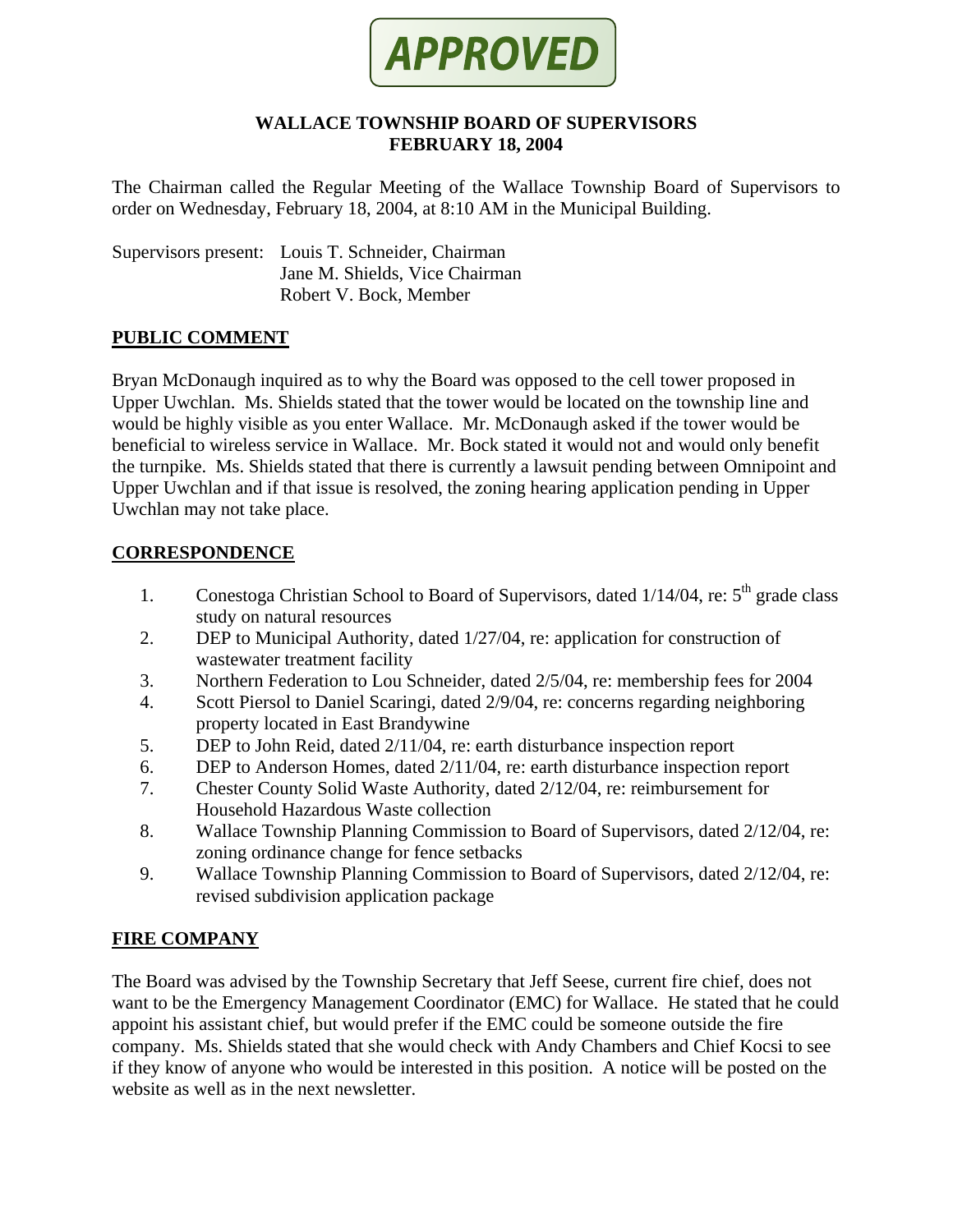# **ROAD REPORT**

Road report for the month of January: 3559.4 miles driven, 26.8 hours on the equipment meters, and 402.5 man-hours logged.

Monday road inspections were performed. A bridge weight sign was replaced on Devereux Road. Fixed a spot mirror at Fairview and Devereux. Called out numerous times during the month for snow and ice removal. Removed two trees at Wagenseller Park near the swing set. Also removed downed trees at the sewer plant. Performed normal maintenance on vehicles and equipment. Mr. Bock asked how our salt supply was and whether we had enough storage capacity. Mr. Smith reported that we had plenty of salt and that the shed was adequate for now but with new developments and more roads being dedicated to the township the shed will need to be upgraded. Brian McDonaugh asked if this could be something we could look into when Hankin begins. Mr. Bock stated that it could be since they will be providing buildings for the MUA. It could be possible to place a salt shed in that area.

# **PLANNING COMMISSION**

Skip McGrew reported that at their last meeting, the applicant for the Bernard property was not present therefore no discussion regarding this property took place.

A sketch plan was present for the Wheeler tract, located on Creek Road, currently occupied by an assisted living facility known as Colonial Acres. Mr. Clay Chandler representing the Heritage Building Group presented this sketch plan. The applicants intend to restore the existing building to a single-family residence as a part of a Tier IV subdivision of 21 units. The 13 unit public sewage capacity presently assigned to the assisted living facility would be reassigned to the new housing units and additional capacity will be sought from the Municipal Authority. Mr. Chandler reported that the Authority will supply additional capacity if the Township revises its Act 537 Plan accordingly. The Planning Commission walked that property and it appears that the location of the cluster housing is in the right location.

It was suggested to the applicant that the current driveway be relocated to sit directly across from Burgess Park due to the fact that there are horse trails in the area and that some potential exists for connections between Burgess Park, Glenmoore Village, and Springton Manor Farm. A member of the Trails Board was present at the meeting and she has agreed to discuss these possibilities with the Trails Association. Mr. Chandler expressed a willingness to consider public trails on the property. A public land dedication of 2.8 acres is required and may be adequate for this purpose. In addition Mr. Chandler proposed an additional public land dedication in order to earn a density bonus which would provide for the  $21<sup>st</sup>$  lot.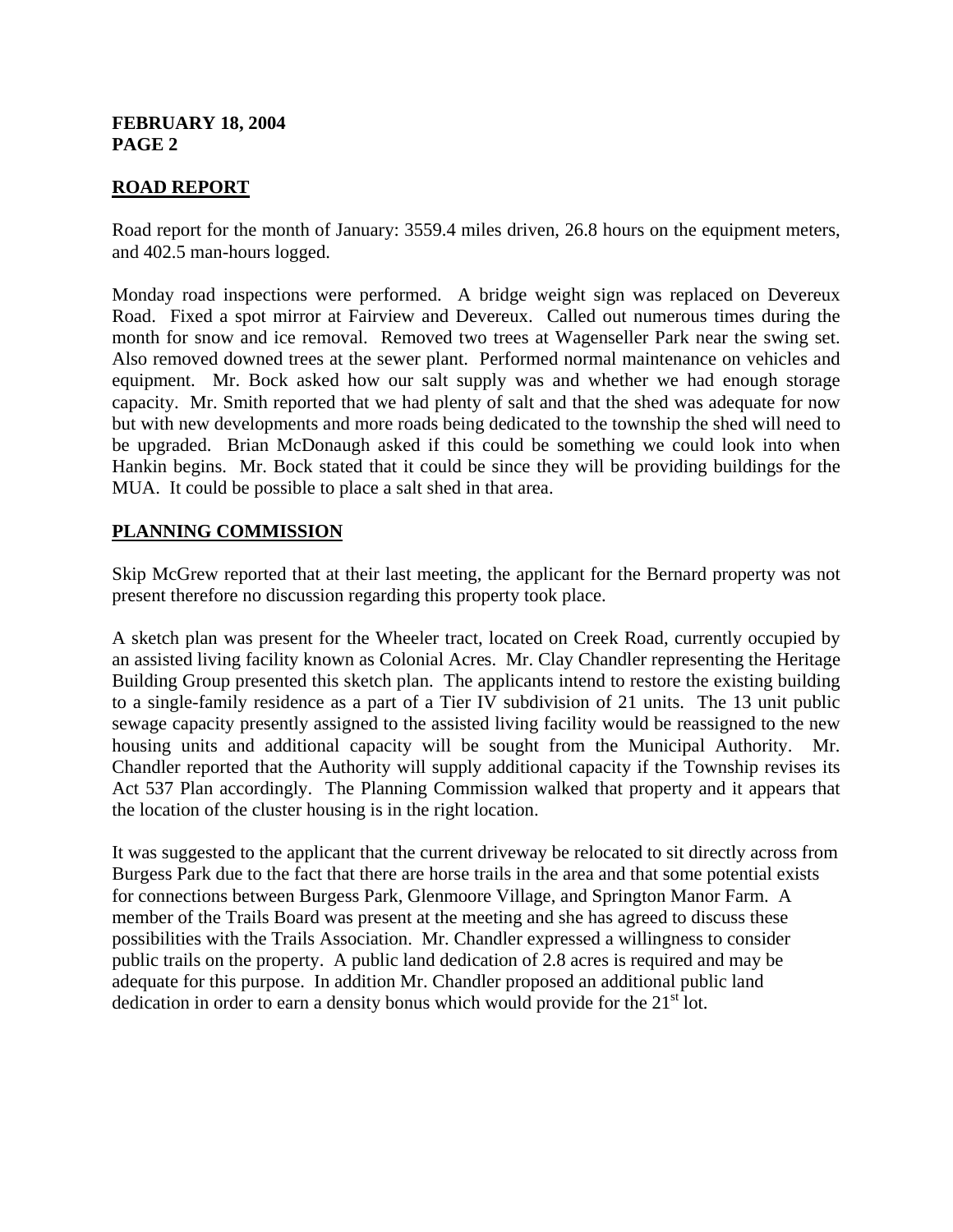Mr. McGrew stated that the PC has finished their review of the ordinance revision to fence setbacks and they have provided the board with a recommendation letter. Ms. Shields moved to send the proposed ordinance revision regarding fence setback to the township solicitor for review. Mr. Bock seconded the motion. There being no further discussion or public comment, the motion was unanimously approved.

Mr. McGrew stated that the PC has also finished their revisions to the Subdivision and Land Development Application package and they have provided the board with a recommendation letter. Mr. Bock moved to accept the revised application package as present by the PC. Ms. Shields seconded the motion. There being no further discussion or public comment, the motion was unanimously approved.

The PC will be holding a work session next week to discuss the final changes to the SALDO. Mr. Schneider asked that Craig Kologie provide the township with a proposal for scope of work needed for a complete overhaul of the SALDO.

The PC is working with Ken Nicely on establishing a work area on the website for Planning Commission members only and will also have a public area access for residents to view. We are hopeful that we will be able to post a map similar to the zoning map which would show resident where a new subdivision is being proposed and any areas that would be affected.

Ms. Shields moved to appoint Bob Bock as liaison between the Board of Supervisors and the Planning Commission, Dave Najim as advisor to the Planning Commission and Bill Moore and Susan Chady as new members to the Planning Commission. Mr. Bock seconded the motion. There being no further public comment or discussion, the motion was unanimously approved.

# **SUBDIVISIONS**

None.

# **OLD BUSINESS**

Ms. Shields moved to approve the minutes of the January 21 meeting. Mr. Schneider seconded the motion. There being no further discussion or public comment, the motion was unanimously approved.

Mr. Schneider stated that a walk of the Lamb Tavern Preserve took place last Saturday for the purpose of discussing maintenance of the land. Members of the Wallace Trust as well as Herpetological Associates were present. It was suggested by Dan Wessels of the Wallace Trust to change the name to Lamb Tavern Wildlife Preserve. Mr. Bock moved to accept the name change as presented. Ms. Shields seconded the motion. There being no further discussion or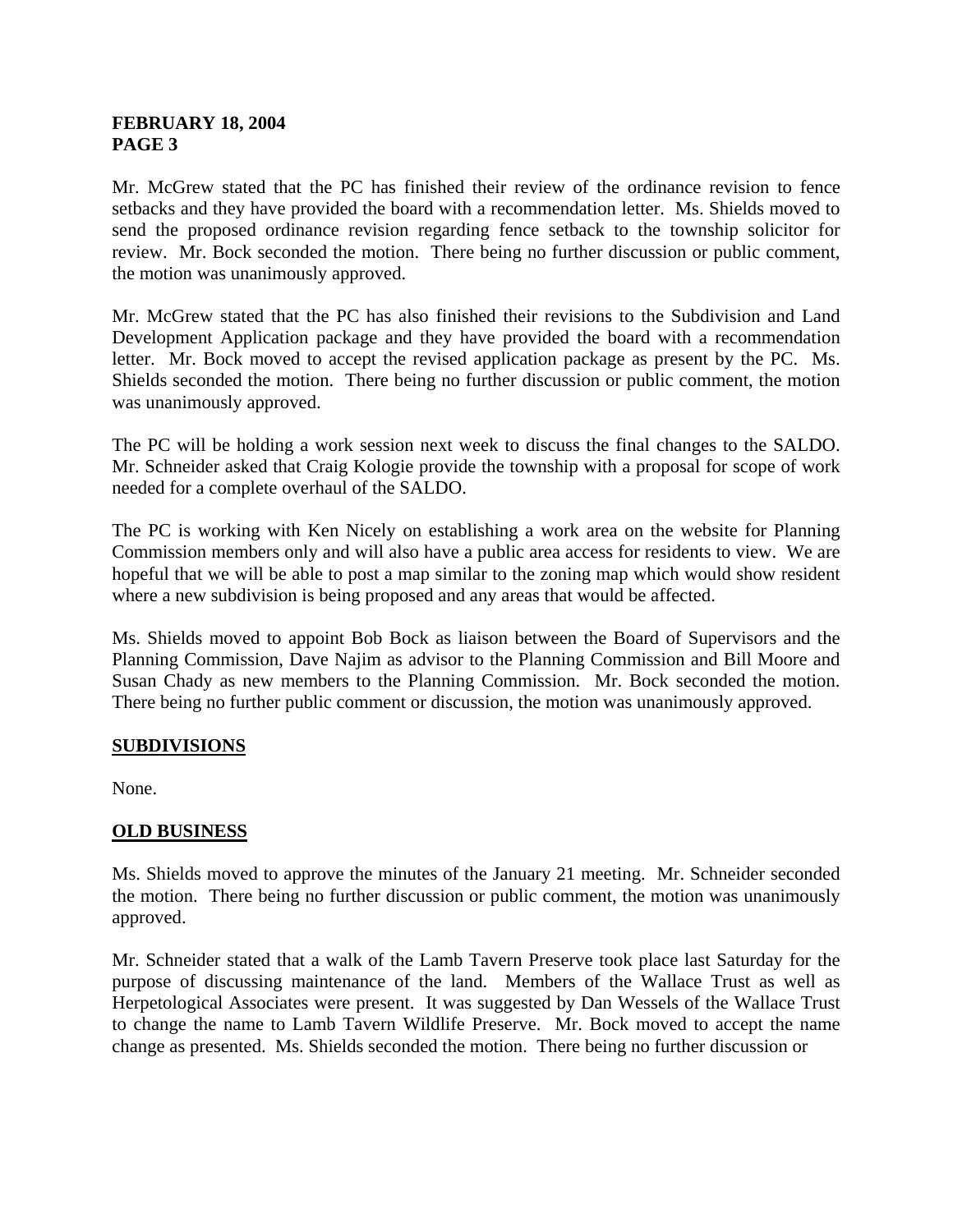public comment, the motion was unanimously approved. Mr. Schneider stated that discussions regarding the management of the land are still ongoing. Mr. McGrew state the Steve Green will be getting a proposal together for the stabilization of the springhouse and he is interested in putting a group of volunteers together to complete the work.

Discussion regarding the open space referendum will be placed in the agenda for the next meeting.

Discussion regarding the open space easement for  $\frac{1}{2}$  of Alice Park will be placed on the agenda for the next meeting.

# **NEW BUSINESS**

Membership renewal for the Northern Federation was discussed by Skip McGrew. Mr. McGrew stated that he has been attending the Northern Federation meetings and feels that their organization would be the best way to go in updating the comprehensive plan to support the zoning ordinance. He would recommend that the Board renew their membership with the Northern Federation and pay the annual membership dues of \$200. Ms. Shields moved to renew the membership and pay the membership dues in the amount of \$200. Mr. Bock seconded the motion. There being no further discussion or public comment, the motion was unanimously approved.

Mr. Bock moved to approve Escrow Release #7 for the Steepleview subdivision, in the amount of \$123,158.48, per the review and approval by the Township Engineer letter dated February 9, 2004. Ms. Shields seconded the motion. There being no further public comment or discussion, the motion was unanimously approved.

Ms. Shields moved to approve Escrow Release #8 for the Steepleview subdivision, in the amount of \$66,630.81, per the review and approval by the Township Engineer letter dated February 10, 2004. Mr. Bock seconded the motion. There being no further public comment or discussion, the motion was unanimously approved.

Ms. Shields moved to approve Resolution #04-06, establishing Berkheimer as collecting agent for earned income taxes for Wallace Township. Mr. Bock seconded the motion. There being no further public comment or discussion, the motion was unanimously approved.

Ms. Shields moved to approve Resolution #04-07, empowering and directing Gabriella Taraschi-DiSantis to act as liaison between Wallace Township and Berkheimer for the purpose of communications regarding the earned income taxes. Mr. Bock seconded the motion. There being no further public comment or discussion, the motion was unanimously approved.